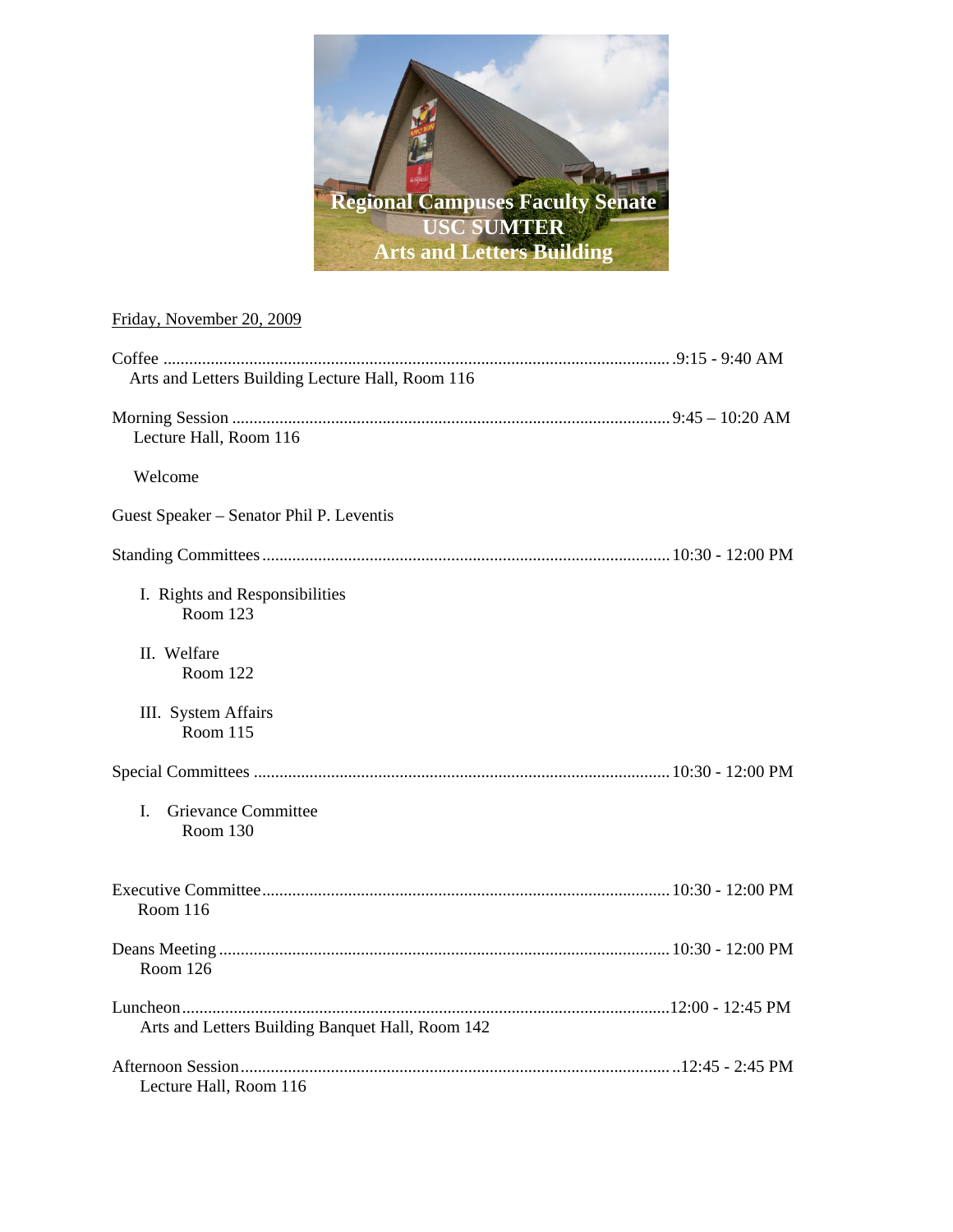# **AGENDA**

- I. Call To Order
- II. Correction/Approval of Minutes: September 25, 2009 University of South Carolina, Columbia, SC
- III. Reports from University Officers
	- A. Chris P. Plyler, Vice Provost and Executive Dean
	- B. Regional Campus Deans
	- C. Assistant Vice Provost for Extended University
- IV. Reports from Standing Committees
	- A. Rights and Responsibilities Professor Chris Borycki
	- B. Welfare Professor Hennie van Bulck
	- C. System Affairs Professor Mary Ellen Bellanca
- V. Executive Committee Professor Mary Hjelm
- VI. Reports from Special Committees
	- A. Committee on Libraries Professor Bruce Nims
	- B. Committee on Curricula and Courses Professor Robert Castleberry
	- C. Committee on Faculty Welfare Professor Darris Hassell
	- D. Faculty-Board of Trustees Liaison Committee Professor Mary Hjelm
	- E. Regional Campuses Research and Productive Scholarship Committee Professor Lisa

### Hammond

- F Regional Campuses Academic Advisory Council Professor Mary Hjelm
- G. Other Committees
	- 1. Conflict of Interest Committee Professor Noni Bohonak
- VII. Unfinished Business
- VIII. New Business
- IX. Announcements
- X. Adjournment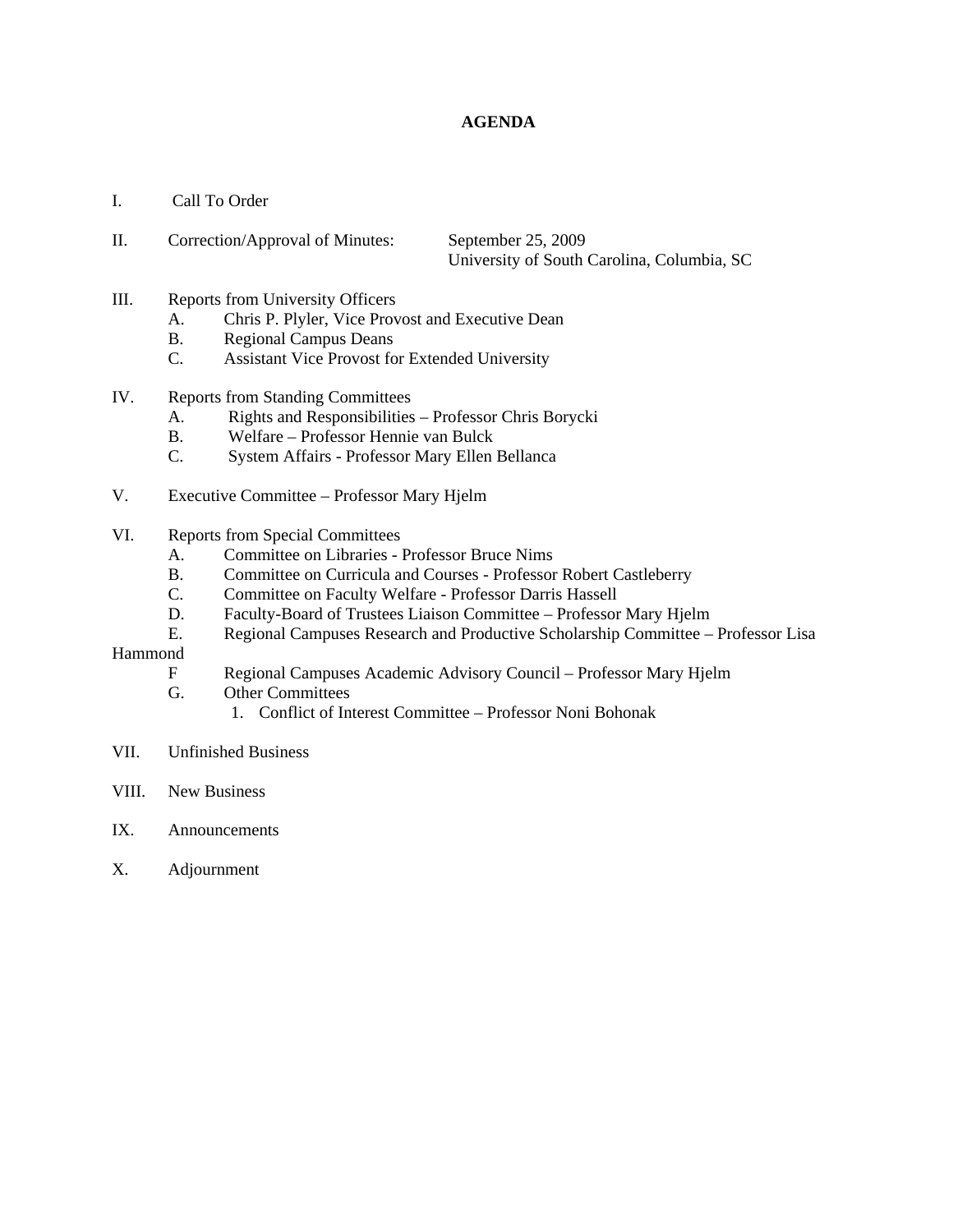University of South Carolina Regional Campuses Faculty Senate **Minutes** November 20, 2009 USC Sumter Campus

Morning Session: Welcome by Professor Mary Hjelm Introduction of Guest Speaker Senator Phil P. Leventis by Dean Les Carpenter

Senator Phil P. Leventis of District 35 was the guest speaker. He discussed several aspects of higher education and the state legislature. He stated that state government is defined by what is spent. This means that the budget defines who we are and the importance placed on higher education. Currently the budget for higher education is at a fifteen year low in recurring funds. He continued that the state legislature, however, is sometimes distracted by other issues while in session. To counteract this, Leventis suggests that we remind our legislatures that higher education is a priority to the state of South Carolina and will bring (and keep) people in South Carolina. As educators, we need to show the legislature that what we do is important and not let that fact slip from their minds. If we do not constantly remind lawmakers of the importance of higher education, other people will take the money that should be allocated to higher education.

Meetings of Standing Committees

Luncheon

Afternoon Session:

# **I. Call to Order**

# **II. Correction/Approval of the Minutes:**

 The minutes of the September 25, 2009 Regional Campuses Faculty Senate were approved with the correction of a few typographical errors.

# **III. Reports from University Officers:**

A. Vice Provost and Executive Dean Chris P. Plyler,

**Budget/Legislative:** The financial picture for the University and the State of South Carolina remains guarded. When the Board of Economic Advisors met on 10/10 they again lowered the state revenue estimate by 2%. This reduction is likely to lead to a 3% across the board cut to all state agencies when the Budget and Control Board meets on December 15. For the USC System, 3% is projected to be an approximate \$5M cut. All the campuses have been notified to plan for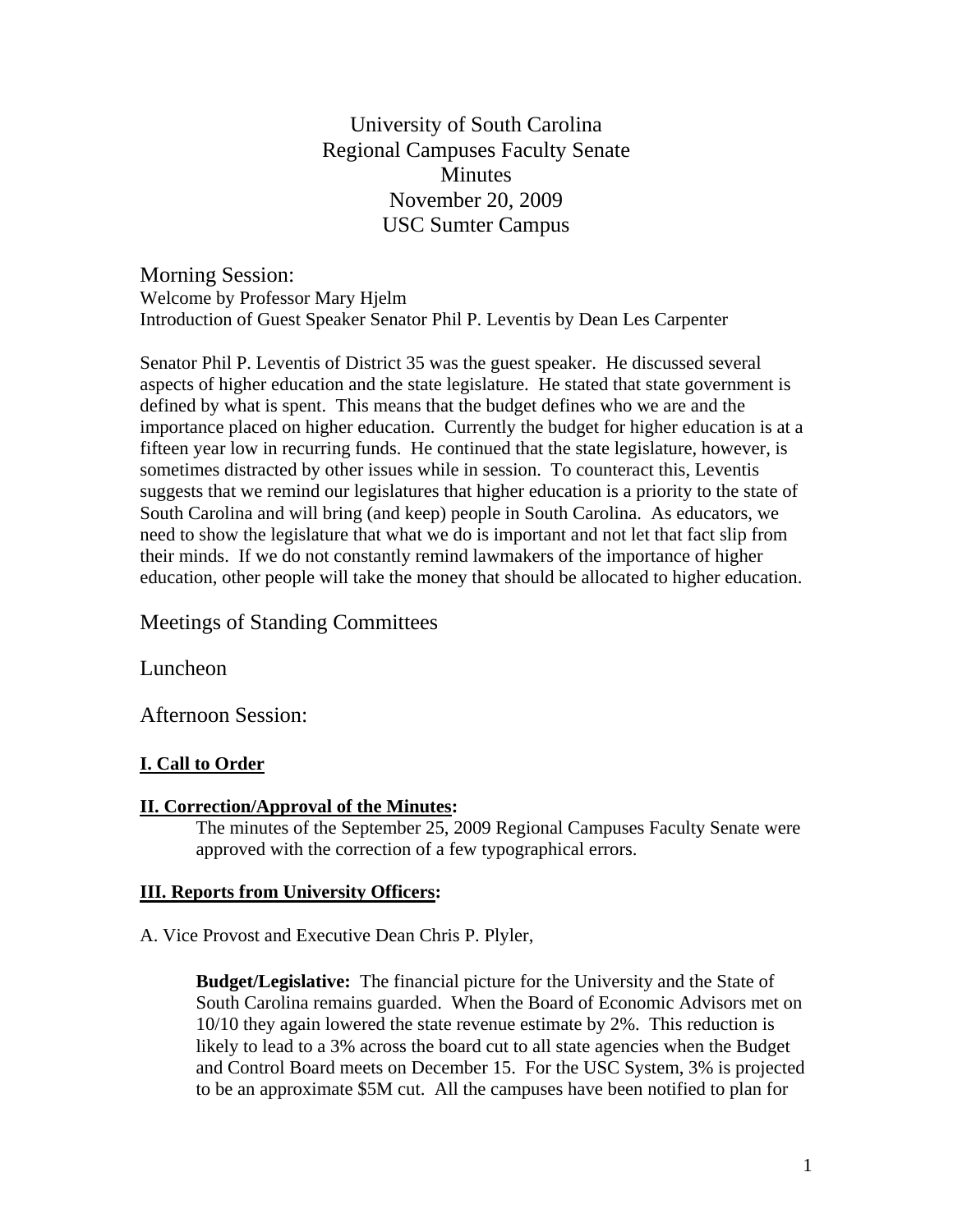this latest cut. Since 2008 the USC System will have lost more than \$67M recurring state appropriations. Given the poor economic indicators revealed at the BEA meeting, it is possible there is another cut or cuts during the 2010 fiscal year.

Budget planning for FY2011 is well underway at the state level and internally. We believe it is unlikely for there to be a state pay package given the likelihood of additional budget cuts. But, it is an election year and anything is possible. The state is grappling not only with the economic downturn, but with the annualizations created by items such as the Homestead Exemption that shifted the burden of school operating budgets from counties to the sales tax at the state level. We have heard that the Homestead Exemption Fund is expected to realize a \$107 million shortfall due to declining sales tax revenues. For FY 2010-11, a \$115.5 million shortfall is expected. That shortfall will need to be addressed by changes to the tax laws and/or by base budget cuts to state agencies to begin July 1, 2010.

President Pastides met last Wednesday with Representatives Jim Merrill and Chip Limehouse to update them on progress made to date with an ongoing System Study, which will examine existing and potential efficiencies across our University. I would categorize this meeting as proactive—perhaps preemptive in steering away any notion, regardless of how small on the part of one or two legislators, to close campuses. This threat has subsided significantly over the last 9 months.

# **University: Provost Visits Continue**

**Union**, Dec. 1; **Salkehatchie**, Dec. 3; **Extended University**, March 2; **Sumter**, March 25, 2010; **Lancaster**, April 6

The department/campus visits will provide the provost with first-hand knowledge of each unit's strengths and accomplishments; plans for the future and challenges and concerns going forward. Additionally, the visits will familiarize the provost with each unit's facilities and academic spaces.

# **SACS**

Last year the office of Institutional Assessment sat down with the regional campus IE folks and classified each standard as:

- System-wide response is required
- Columbia campus and David Hunter must respond
- All 5 campuses must respond

To date, the Columbia campus responses are slowly rolling in. Two regional campuses have submitted their responses (Union, Salkehatchie)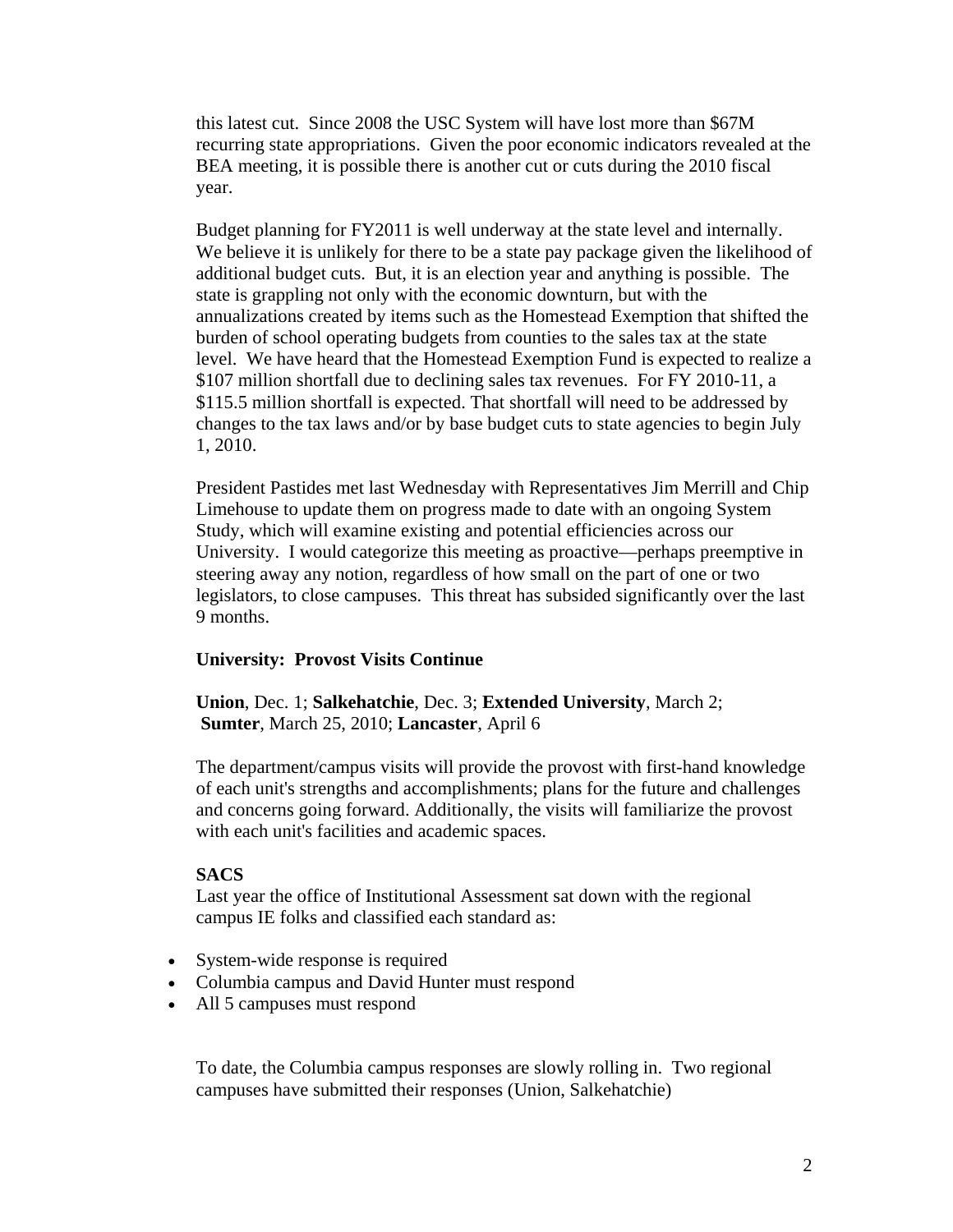Each campus should also perform a compliance audit to ensure compliance on ALL standards (80+). This can be as simple as having a group of people knowledgeable about the area addressed by a standard read the standard and discuss the degree to which the campus is compliant. Where there are problems, policies and procedures must be changed.

We must turn in our compliance report the first week of September, 2010. We should receive the offsite review report in December. We will then write a focus report to address recommendations. The on-site committee will be in Columbia the last week in March, 2011. SACS has not told us what campuses the reviewers will be visiting or when these visits might take place.

Campus Bulletins: Last year USC implemented an academic catalog management system (www.acalog.com) to improve both the maintenance and user-friendliness of the undergraduate and graduate bulletins.

This new system includes:

- A comprehensive, exportable course database.
- A relational data table which clearly links colleges, departments ,programs, and courses.
- A version auditing function which tracks bulletin changes.
- An improved bulletin search feature.

The university is currently looking into an enterprise version of this system to support the four regional campuses. The enterprise version would allow regional campuses to establish unique bulletins and bulletin content, while sharing common bulletin information across bulletins. For example, bulletin content regarding student life and the faculty roster could be established by each campus separately, while bulletin content regarding common academic regulations and course descriptions could be shared.

For a look at the new USC undergraduate and graduate bulletins, visit http://bulletin.sc.edu/. Searches continue for:

Vice Provost (International Affairs) Dean of Engineering and Computing Principal Preston Residential College

# B. Regional Campus Deans:

# USC Lancaster, Dean John Catalano

**Students**: Enrollment was up once again this summer, but for the first time in many years, Fall enrollment is flat. Applications were up tremendously, but the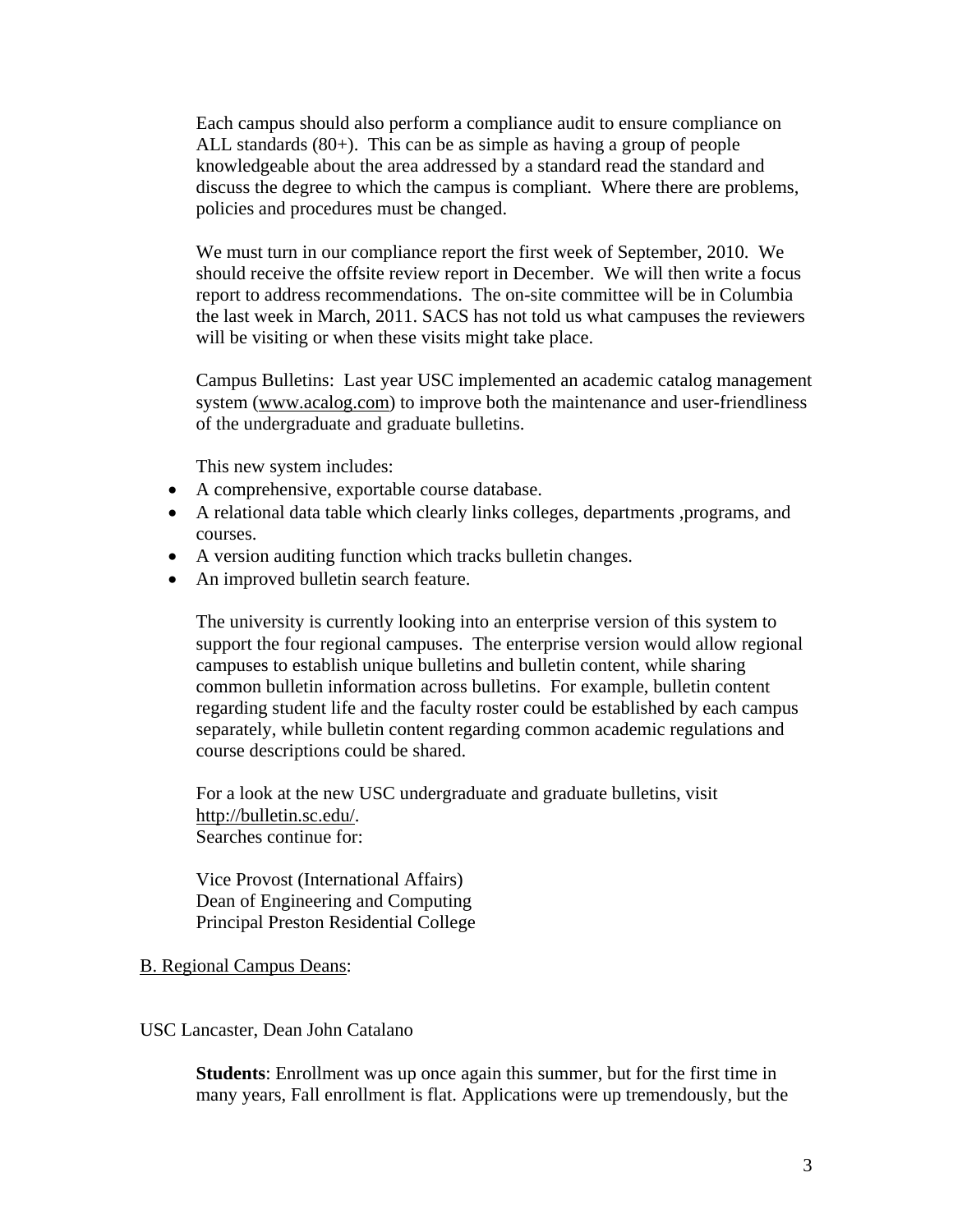yield was down. The Bachelors in Organizational Leadership is going to be a big major at USCL. USCL athletics are going forward and we are fielding baseball, tennis, golf, and soccer teams this year. During the 2009-10 academic year, we hope to add softball. USCL sponsored an international study trip to Greece and an archeological dig in the SC low country in May. Next May we have a group of students who will study in China. The acceptance rate remains at nearly 99% and the most recent SC CHE success rate exceeds 64%. The annual scholarship luncheon was Wednesday, the  $18<sup>th</sup>$ .

**Faculty**: Even with retirements, the full time faculty census now exceeds 60. We have hired two new instructors (both replacements) this year. Alexis Sanders (soon to be PhD from the University of Cincinnati in clinical psychology) and Dr. Suzanne Penuel, (just completed PhD from the University of Texas in English literature) are already on campus. In the 2008 calendar year the faculty published one book, over 30 articles, and presented over 30 conference papers throughout the country, in Canada, and in Ireland. We are on pace to match or exceed that number in 2009.

**Facilities**: Repainting and carpeting Bradley has begun. This work will be done at no cost to USCL. We also hope to finish the Hubbard interior project this year. Approximately \$450,000 of deferred maintenance funds is reserved to complete old floor unit removal, more asbestos remediation, painting and carpeting. The new Hubbard Drive parking lot (188 spaces) is now complete and heavily used. The new picnic shelter at the GH&W Center should be completed soon. New gateway signage and partial fencing at the main entrance will be in place in the near future.

**Planning:** We are in the implementation stage of the long range strategic plan and the facilities master plan. We are working on a detailed landscaping plan that includes digital topographical maps of the entire campus. Fundraising for the new classroom building is now up to approximately \$2,000,000. We hope to build within two years. The Educational Foundation of USCL is still planning on a plan that allows them to build and manage housing on Foundation land (contiguous to campus), but that may be delayed until Fall 2011.

**Safety & Security:** We are becoming a safer campus. Ongoing implementation of a security and safety study by Graham Consulting is part of an effort to upgrade overall campus safety and emergency response. New additions included a director of campus safety (Dr. John Rutledge), classroom interior thumb deadbolts, upgraded notification systems, and uniformed officers during peak hours. We now have an officially sanctioned USCL police department.

**Financial:** Our 2008-9 SC appropriation was over \$1,300,000 less than 2007-8 appropriation even though our 2007-8 enrollment increased by over 20% from the year before. Our 2008-9 appropriation was less than it was ten years ago in 1998-9 even though we had another substantial enrollment increase. So far USCL has avoided furloughs and reductions in force, measures adopted at some other USC campuses. We have been helped by a tuition increase, an increase in the Lancaster County millage from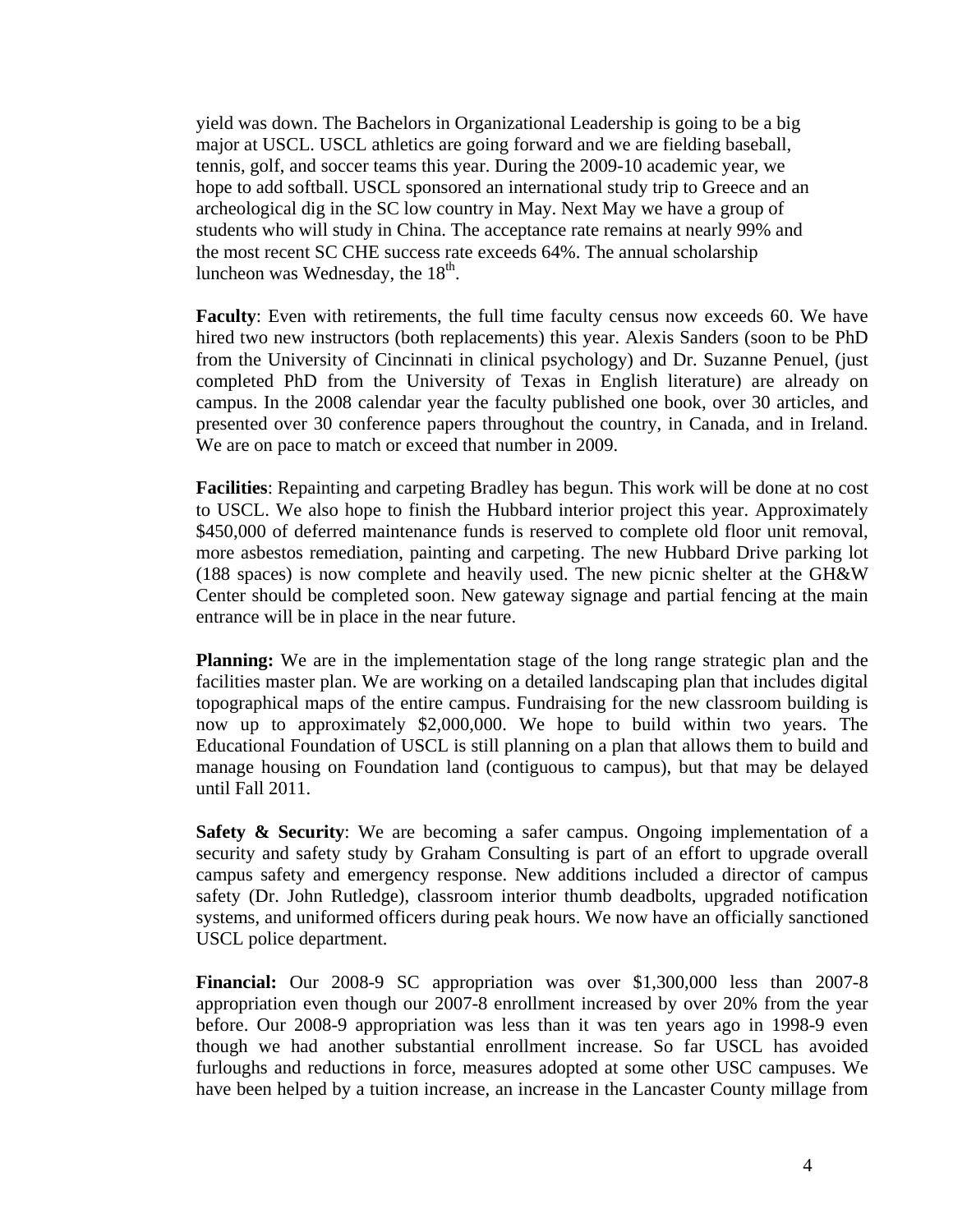3.1 to 3.3, several substantial gifts from the City of Lancaster, and carryovers in both the LCCHE and USCL budgets (both carryover accounts are now nearly depleted). Class size and faculty to student ratios have increased, and fewer student assistants have been hired. Despite faculty and staff shortages, no new faculty positions were filled this year (just the two replacements). Other retirements will not be replaced. We have already experienced our first two budget cuts of the year (approximately \$146,000 or 7%). We have been told to plan for up to a 15% cut (or over \$300,000). In short, we remain in desperate financial shape.

#### USC Salkehatchie, Dean Ann Carmichael

Official fall enrollment figures indicate a headcount of 957 and an FTE of 645, a 3.47% increase over last fall and the highest FTE ever in the history of the campus. With students enrolled in elementary education, nursing, and Palmetto Programs, 1025 students are being served by Salkehatchie.

Professor Sharon B. Folk, instructor of Spanish, was selected as a finalist for the Governor's Professor of the Year award. She was recognized for this honor at a luncheon in November sponsored by the SC Commission on Higher Education.

Professor Folk has also planned a 10-day trip to Spain in May. Students are eligible to earn course credit for the trip.

Congratulations to Dr. Eran Kilpatrick and Dr. Sarah Miller for being nominated for the Regional Campuses Faculty Senate Outstanding Professor award.

Tammy Wade-Galuska will have an article entitled Choice and Demand for Remifentanil and Cocaine in Morphine-Dependent Rhesus Monkeys in the *Journal of the Experimental Analysis of Behavior*.

Eran Kilpatrick will have an article in an upcoming edition of *Forest Science*. The article is "Short-term Effects of Fuel Reduction Treatments on Herpetofauna from the Southeastern United States".

Faculty searches and interviews are being conducted for positions in English, math, and history.

Mr. John Peek, a former adjunct professor and employee with the Juvenile Justice department in Summerville, will join the faculty in January. Professor Peek will teach and advise students interested in the field of criminal justice.

USC Salkehatchie, through Allendale County Hospital, received notification in November from The Duke Endowment of a grant award of \$150,000 to sustain the Bachelor of Science in Nursing program, a partnership effort with USC Salkehatchie and the USC Columbia College of Nursing.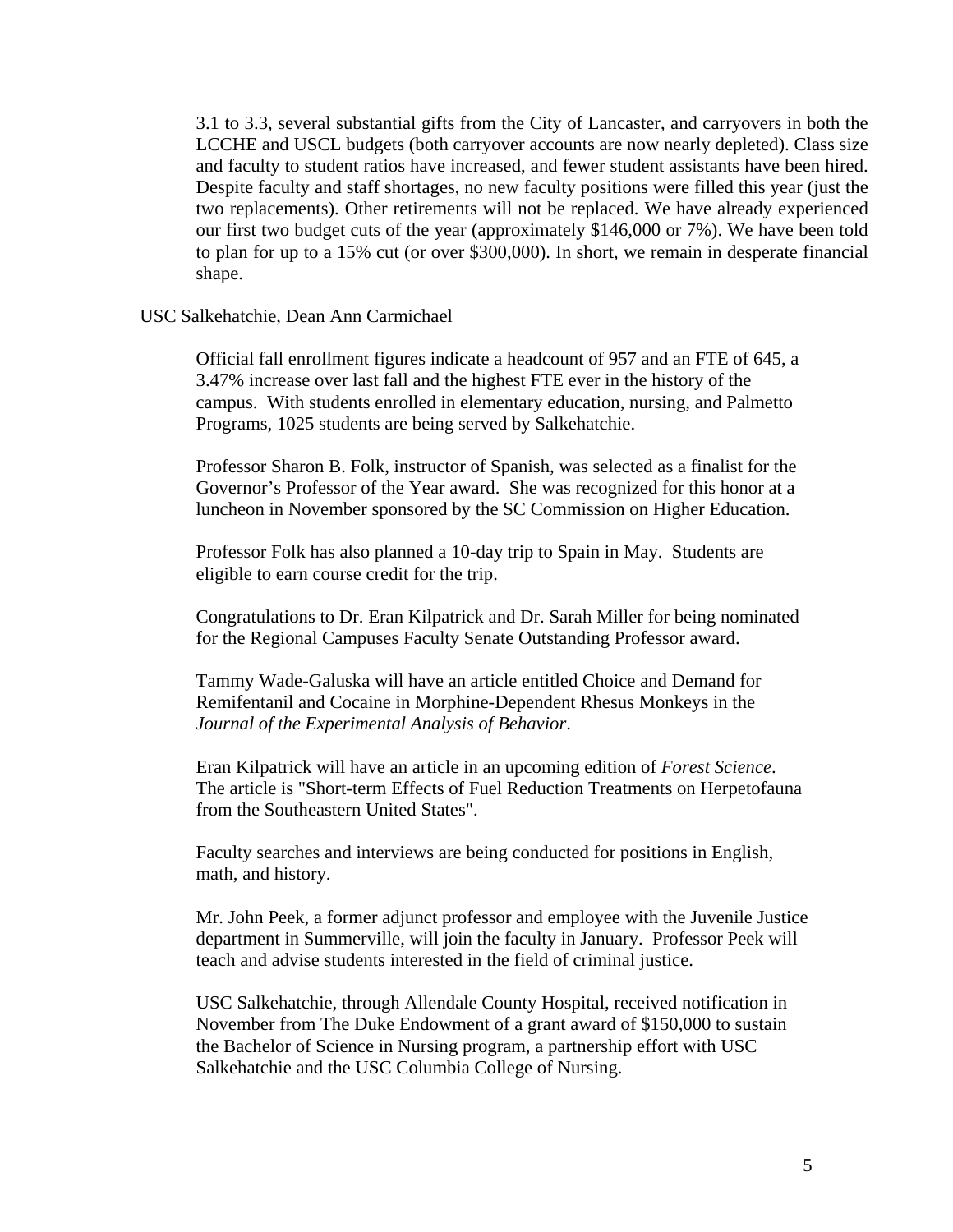Anne Rice and Pat Ciez of the Salkehatchie Leadership Institute have been invited to join USC's International Tourism Research Institute as Fellows of the Institute.

Men's and women's soccer teams finished fourth in Region X for the season. First-team all-region honors went to three players, and six players won secondteam all-region honors. Honorable mention was awarded to four players.

The Salkehatchie campus is working with South Carolina ETV to host a gubernatorial debate on the topic of rural issues in February. The statewide broadcast will be aired shortly after the taping on February  $22<sup>nd</sup>$ . Dr. Charles Bierbauer, Dean of the College of Mass Communications and Information Studies, is working with Salkehatchie in planning this event.

Copies of the USC Salkehatchie faculty's productive scholarship activities for the 2008-2009 academic year are provided as information.

# USC Sumter, Dean Les Carpenter

Since my last report to the Regional Campuses Faculty Senate on September 25, 2009, the news from the South Carolina General Assembly and State Budget and Control Board has gotten worse, and there have been a number of notable events and activities at USC Sumter.

**Budget**: As all of you already know, all public agencies, and especially the colleges and universities in South Carolina have experienced unprecedented severe cuts to our State Appropriations – cuts that nobody currently in service in these agencies has ever seen before, and the worst cuts in the history of the Sumter Campus. USC Sumter, after all the budget-cutting dust settled for FY 09, managed cuts to our State Appropriations of \$1.4 million. This management included 10 days of mandatory furloughs (pay cuts) for all employees during the spring of 2009, and use of \$500,000 of the campus' fund balance. Just before Christmas 2009, 25 non- instructional employees at USC Sumter were laid off, and an additional five positions that became vacant throughout the spring were frozen. For FY 10, in addition to the \$1.4 million in cuts being rolled over from FY 09, we are managing an additional \$300,000 in cuts to our State Appropriations, for a total of \$1.7 million less than we started with on July 1, 2008. USC Sumter's FY 10 budget includes an assumption of additional cuts of up to 15%. Earlier this fall, the State announced a 4.04% cut to our appropriation, and very recently, another 3% cut to our appropriation was announced, which is some 7% of the 15% for which we had planned.

**Human Resources**: Per the President's guidance, USC Sumter's Dean made a strategic decision to protect USC Sumter's primary mission – undergraduate instruction – by not laying off or otherwise terminating any faculty. The 30 laid off or frozen positions were all non-instructional staff positions. Earlier this month, when receipt of the Federal Stimulus Funds was confirmed, USC Sumter began filling these 30 vacancies with temporary employees, and as of this writing is still in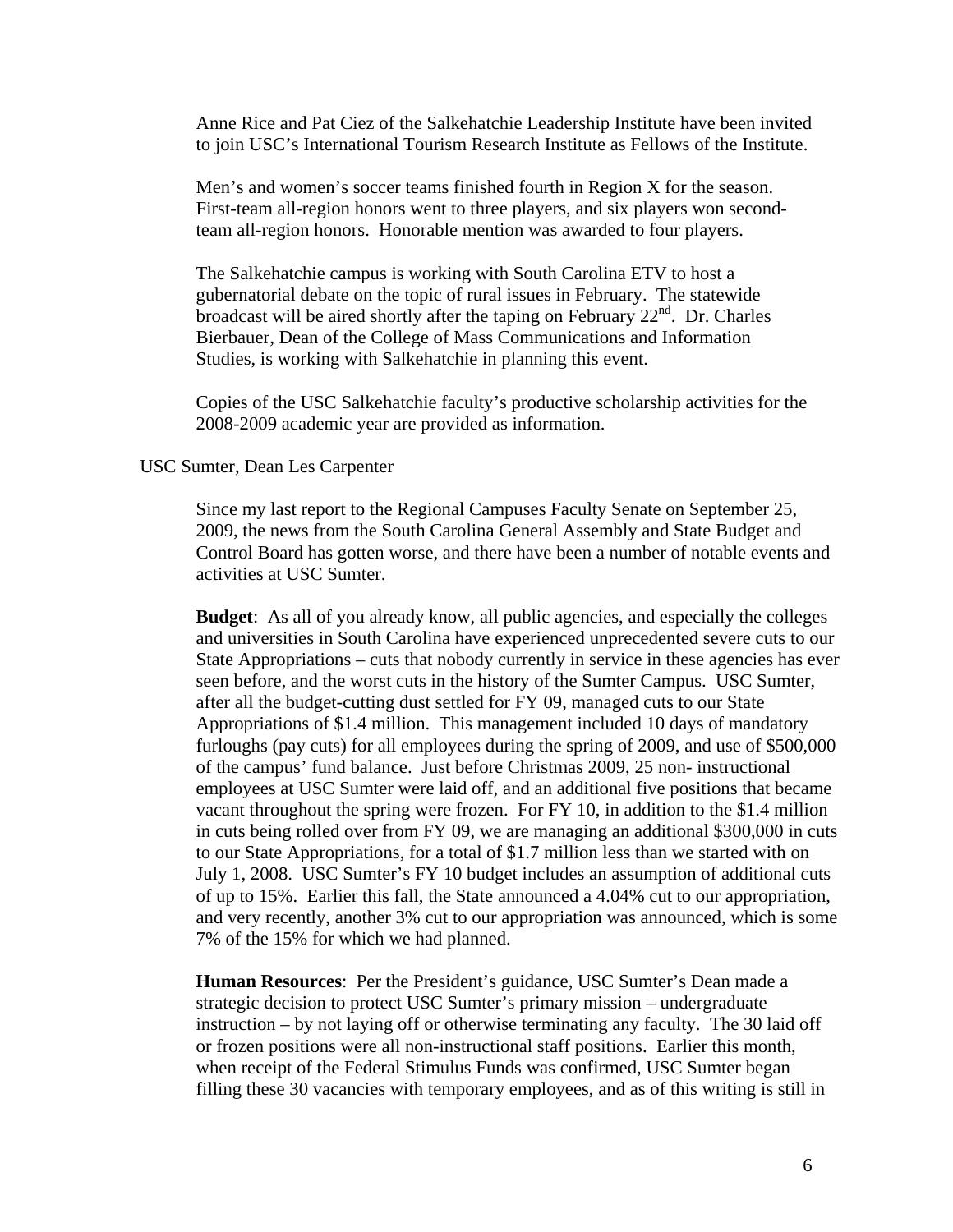the process of making those hires. Since the inception of the TERI program, 31 USC Sumter employees have opted into the program. Of those 31, 26 have already retired, two are scheduled to retire in FY 12, and three in FY 14.

**Federal Stimulus Funds**: As mentioned above, USC Sumter received \$575,463 in Federal Stimulus Funds for the Federal FY 10 (10/1/09-9/30/10), and the same amount for Federal FY 11. The plan for USC Sumter that has been approved by President Pastides is to use approximately \$558,963 of these funds to refill the 30 vacant staff positions at USC Sumter as temporary employees. The funds cannot be used to hire permanent slotted employees, and if sufficient permanent state appropriations have not been restored by 9/30/11, these positions well be vacated, again, as necessary. The remainder of the stimulus funds will be used to purchase and install eleven portable defribulators campus-wide (one each in every lobby of every building on campus).

**Student Enrollments**: Final official enrollment figures for the 2009 Fall Semester indicate a 2.35% headcount enrollment decrease compared to last year, and a 2.09% FTE enrollment increase compared to last year. This small headcount enrollment decrease follows four consecutive years of enrollment headcount increases for USC Sumter.

**Student Activities**: Fire Ants teams in men's and women's Soccer have completed their fall seasons with modest success. The women's team, due to an unexpectedly high combination of season-ending injuries and academic ineligibilities, competed in exhibition matches only as a club-level sport since they were unable to field a NJCAA-sanctioned team. The planned addition of the third intercollegiate sport for men and women in FY 10 has been delayed for at least one year due to the budget cuts.

**Faculty Workload Adjustments**: Following the adoption of a Faculty Workload Adjustment Plan for USC Sumter, the 2008 Fall Semester marked the implementation of the first phase of this Plan for all junior tenure-track faculty, as well as selected senior tenured faculty identified as "productive scholars." The second phase of adjusted teaching loads for these two groups of faculty was originally scheduled to be implemented during the 2009-10 academic year, but instead will be delayed for at least one year due to budget cuts.

**Professional Travel**: At USC Sumter, another strategic decision was to protect professional travel funds as "mission critical" for faculty who are either presenting papers, serving on panels, or whose presence is expected as an elected officer in the professional association. All other professional faculty travel must be approved on a case-by-case basis against the "mission critical" standard.

**Capital Improvements:** A new Instructional Laboratories Building continues to be the top priority for new buildings for USC Sumter, and currently is ranked #14 on the state-wide list of capital projects for higher education. It has now been eight years since the General Assembly passed the last capital construction bond bill – the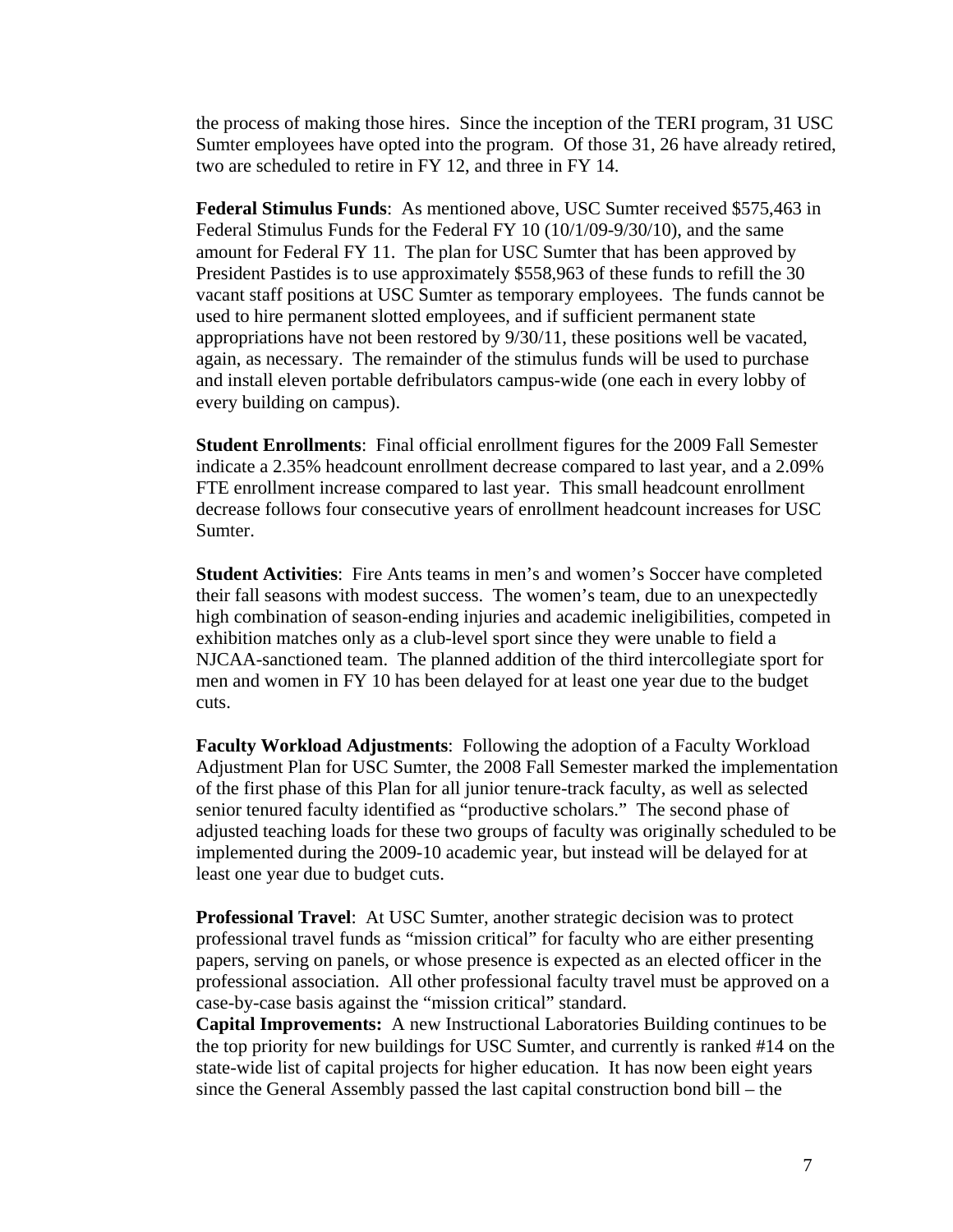longest span without a capital bond bill in anyone's memory. If the current governor remains in office, it is unlikely that a capital construction bond bill will be passed during the 2010 Session of the General Assembly.

# USC Union, Dean Hugh Rowland

**Spring Enrollment –** After a record breaking fall enrollment, registration figures for this spring are well ahead of last year. This enrollment may break all time spring enrollment record which was set 3 years ago.

**Robotics/Advanced Technology/Quick Jobs Center – Center is now open.** USC Union and Spartanburg Community College are co-managing the facility. Grand opening has been delayed to the first quarter. Most of the construction money has been secured from Federal grants to provide "quick jobs" training for unemployed people.

**Faculty Search – Currently, searching for an instructor/lab manager. Plan to** add one or more faculty positions next academic year, budgets permitting.

**Wireless Internet Network –** USC Union "went live" this fall with a campus wireless internet service.

**Infrastructure Improvements –** Using Federal stimulus funds, USC Union is building its infrastructure, particularly relating to computer and phone systems.

**AV Improvements –** Improvements under way. Associate Dean Lowe is working with IT director and others on this project.

# C. Extended University, Assistant Vice Provost Sally Boyd

My report today will focus on an update of student participation in the two degrees offered through Palmetto Programs. To date, 12 students have graduated with the BLS. Currently 141 are enrolled, 16 of whom have applied for December graduation. Thirteen students are currently enrolled in BOL. Given the number of students likely to apply for admission to one of the degrees for January 2010, my prediction is that by early next year approximately 200 students will have been served by Palmetto baccalaureate offerings. Given that the BLS has been in place 2 ½ years and the BOL for only one semester, this response is a tremendous demonstration of the need for baccalaureate opportunities in the service areas of the Regional Campuses. Much appreciate goes to all of you who, through advising, teaching, or other routes, contribute to making this opportunity possible.

# **VI. Reports from Standing Committees:**

A. Rights and Responsibilities Committee, Professor Chris Borycki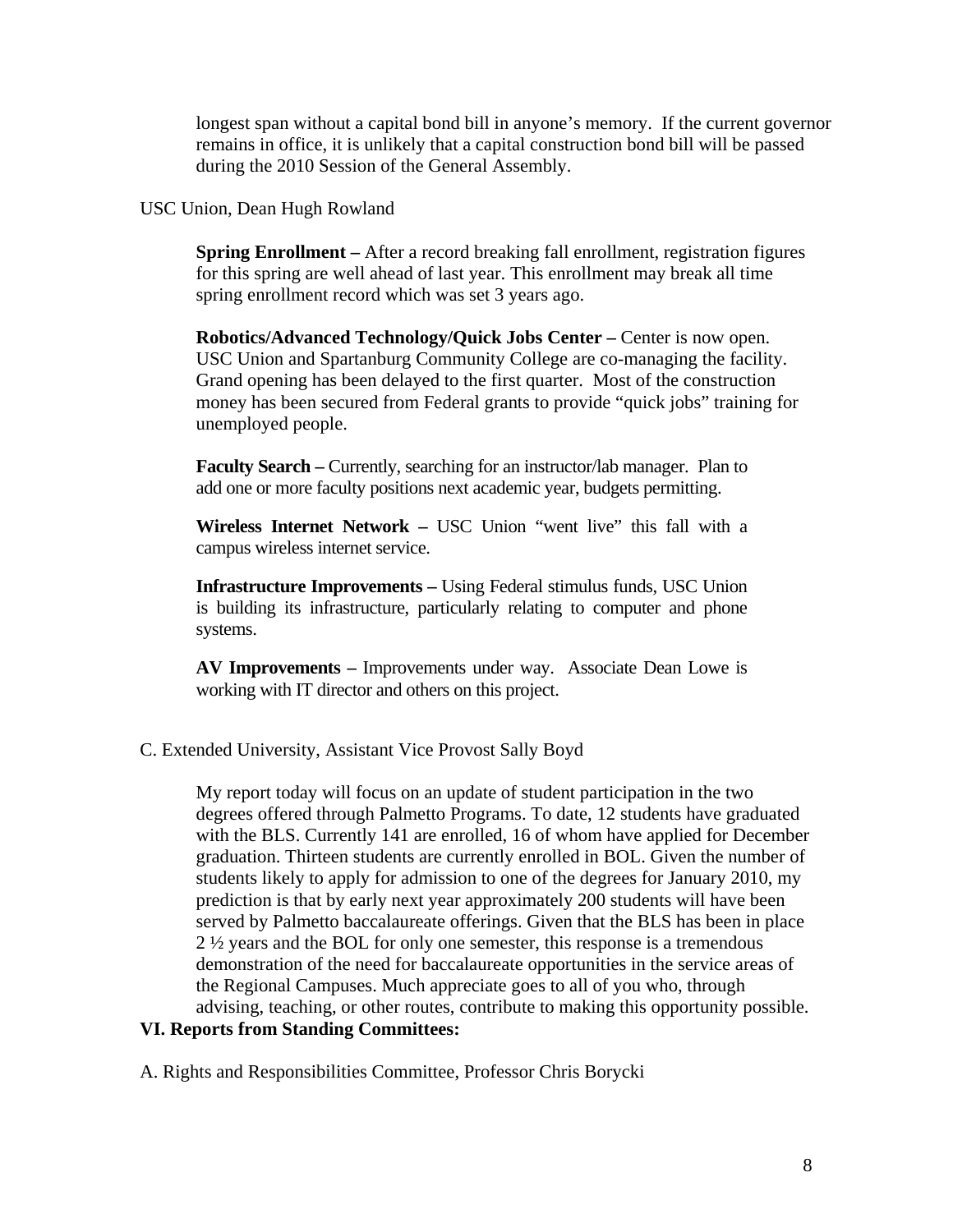The R&R committee continues to investigate the issue of librarians hired as staff or faculty.

 The committee will present two motions in new business. One is a housekeeping issue about the manual and one will be substantive involving the definitions of scholarship.

 Professor Lisa Hammond, chair of the ad hoc committee working on updating the RCFS Faculty Manual reported that the committee reviewed RCFS minutes back to 2005 and found several actions that had not been incorporated into the manual. These have all been sent to Chris Plyler's office and will be processed and incorporated into the manual.

 Professor Hammond was asked to briefly discuss the motion to be presented in new business. A handout was passed out showing a new organization for the Faculty Manual. No information was changed in this process but rather related information was put together, especially all information regarding Tenure and Promotion (which will be section C of the manual). This reorganization should make information easier to find. The only changes in wording proposed are new titles to the headings of sections. The motion presented here was not for a vote:

 Lisa Hammond: "To pull all material relevant to Tenure and Promotion from appendix six, into the manual, to reorganize that section into a section C, called Tenure and Promotions; Regulations and Policies.. The original section 'C', which would have that T&P material pulled out of it, will now be section 'D', General Regulations and Policies and will be followed by section 'E', Research Regulations and Policies. The changes do not entail changes to wording in the manual other than changing the headers in the Table of Contents and at the beginning of each section. So no material has been changed; no policy has been changed at this time, this is simply reorganizing the material, all into a single place."

 Professor Fran Gardner was then asked to describe the motion to be presented by R&R but developed by the ad hoc committee Scholarship Task Force. Another handout was given showing a change to Appendix section in the manual (however, if the previous motion passes, this document will be in Section C of the manual). The motion presented here was not for a vote:

Fran Gardner: [Pending adoption of the first motion] "The entire section 'F', Appendix Six hand-out are the proposed changes given to Rights and Responsibilities by the Scholarship Task Force as an Advisory Committee, passing these recommendations to Rights and Responsibilities, who have reviewed this, and should this be adopted, it will change the appendix of the manual; if the previous motion is adopted, it will be integrated into section 'C' of the manual"

B. Welfare Committee – Professor Hennie van Bulck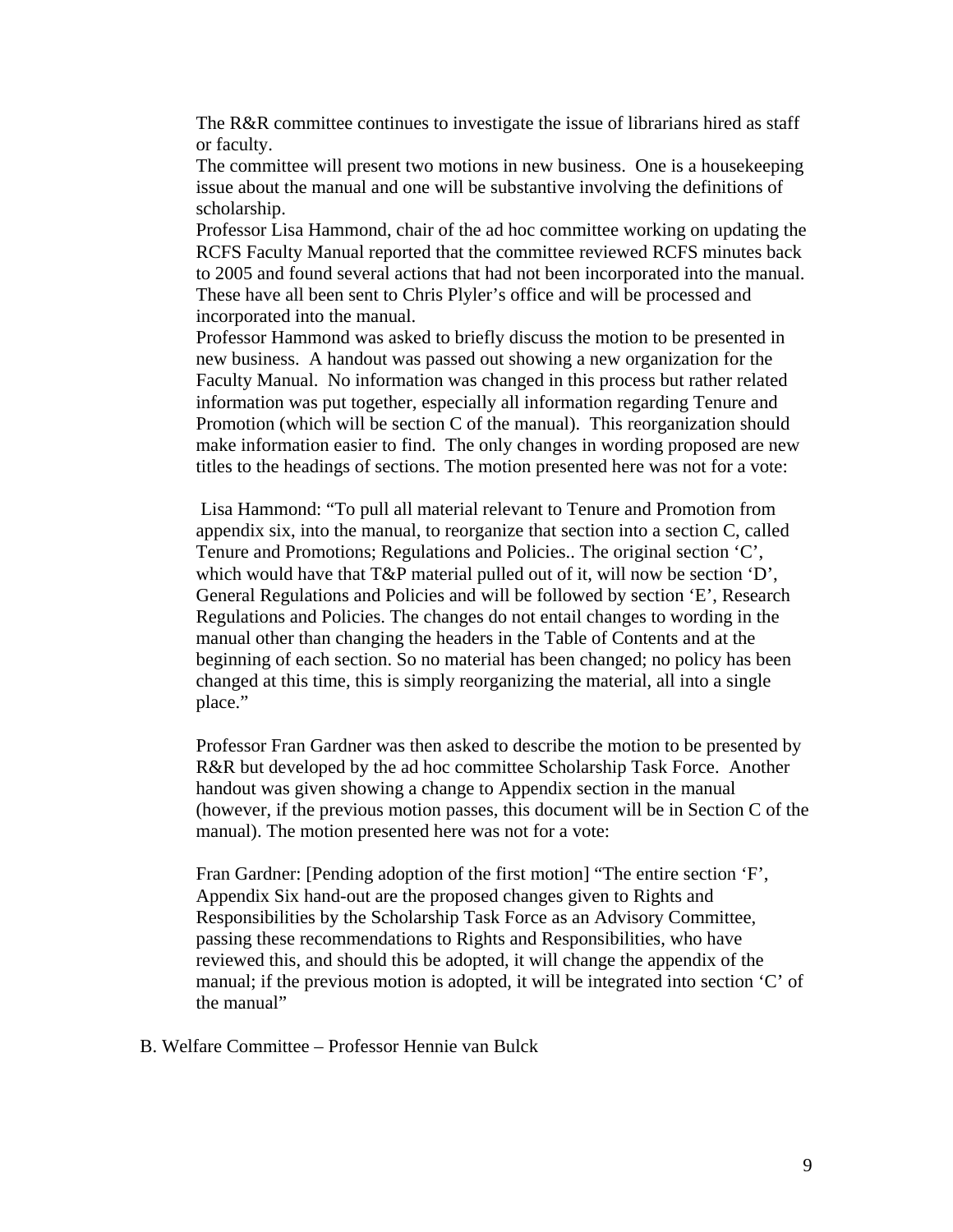The committee is in the process of working on the teaching award. Each campus must turn in their nominees to him by December 1. All nominees will need to turn in a PDF file of their submission by January 31, 2010.

 The Tenure and Promotion Workshop will be May 10 and is currently in the general planning stages.

 The salary survey is being processed and there will be a report at a future meeting. The committee discussed how to make future CTE workshops available to regional campus faculty.

 Professor Robert Castleberry asked for a timeframe for the teaching award. Professor van Bulck replied he didn't know (the committee had not specifically addressed the issue) but that there is a 10 page limit, so that would limit the amount of information that could be included. A general rule would be "fairly recent." Upon further comment by several members of the Senate, von Bulck said that the award is still new and will have some bumps but to use "common sense."

C. Systems Affairs – Professor Mary Ellen Bellanca

 The committee is investigating the teaching evaluations process for Tenure and Promotion. A template will be used for a third party to evaluate teaching evaluations. The committee is reviewing several templates already in use at the University. The committee endorses the idea that each campus have one individual who would do the narrative review of teaching evaluations. There will be a draft template circulating electronically before the February meeting of RCFS. The committee wants to make sure that there is consistency across the campuses.

 Professor Lisa Hammond observed that if this document will be presented as RTCP 7B, there will need to be language in the manual describing the procedure.

 Professor Hammond also asked if the individual producing the reports must be a senior faculty member. Professor Bellanca replied that the committee had not discussed the issue but would be happy to accept direction. Professor Pearl Fernandez asked if a faculty member was applying for full professorship if a full professor would be required to prepare the narrative of evaluations. Professor Bellanca replied "probably" but again that the committee had not discussed it.

Professor Fran Gardner asked how the document would be distributed. Professor Bellanca replied that it would be attached as an email to the Senators who would then distribute it to their respective faculty members.

#### **V. Report of Executive Committee** – Professor Sarah Miller

The executive committee met and is working to establish a procedure to report changes established in the Senate and make sure all actions are forwarded.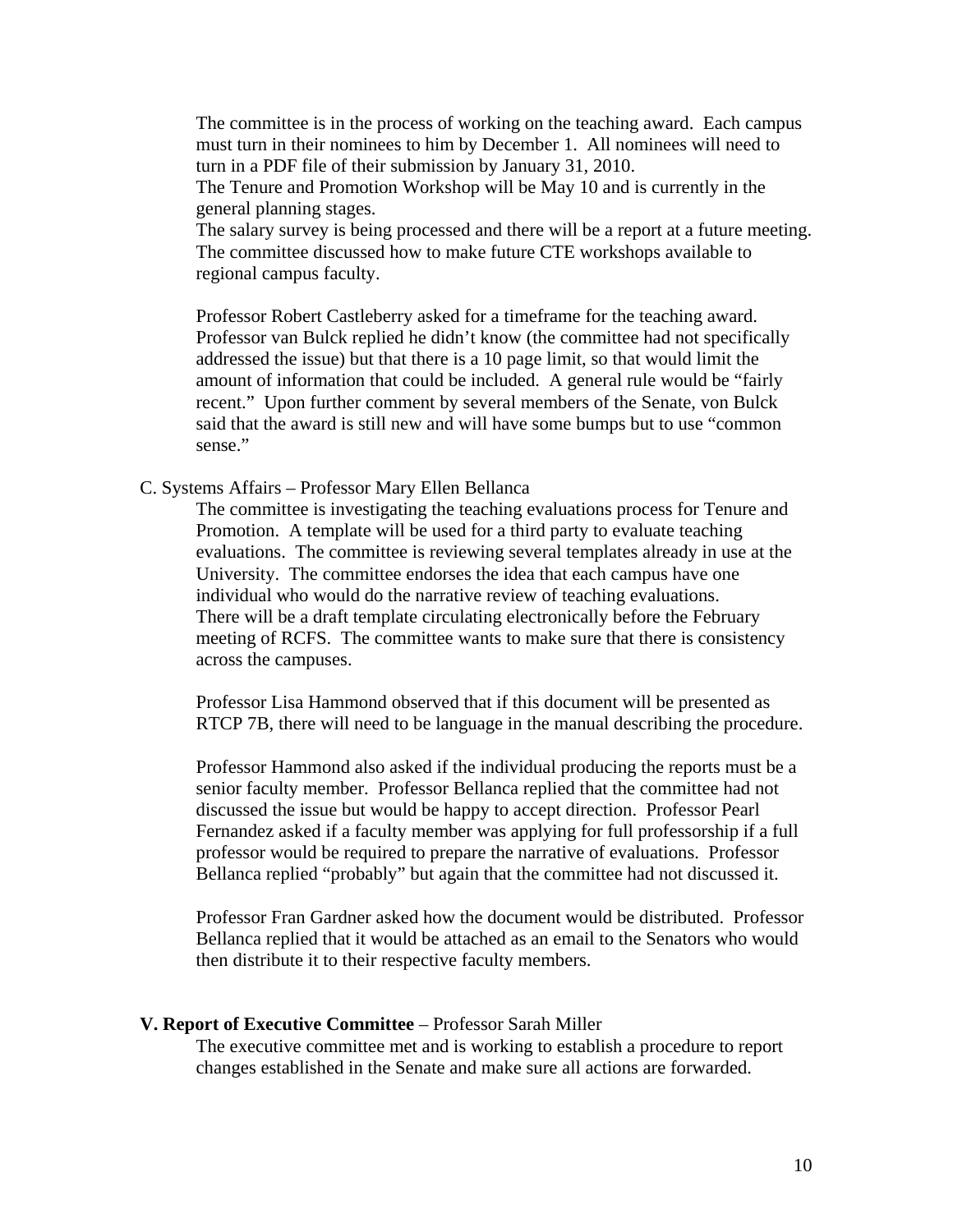Professor Miller also asked that all committee reports, including standing committees submit a written report to her after each meeting. Of special concern in this matter is the language of motions presented to the Senate.

The executive committee forwarded the following charge to the R&R committee: The Rights and Responsibility Committee of the Regional Campuses Faculty Senate shall research and pursue a third option for tenure and promotion which would pertain to those faculty member specifically hired into clinical tracks. Faculty members already hired should have the option of joining this track. The R&R committee shall set standards and criteria for this new tenure track line. At the current time, those faculty members in nursing or psychology would be most likely to fit into a clinical tenure track position.

# **VI. Reports of Special Committees**

A. Committee on Libraries – Professor Bruce Nims

The Faculty Committee on Libraries met November 16, 2009, in Room 412 of the Thomas Cooper Library. The meeting came to order at noon.

Thomas McNally, Dean of Libraries, gave a detailed report on the Library's projects and initiatives. He first reported on the progress on the Hollings' Library Annex, which will hold the library's rare books and political collection. In addition to state of the art facilities for storage of the manuscript materials, the building will have a room suitable for meetings as well as seminar rooms. The target date for dedication next May, with a week of celebrations that may included attendance by Vice President Joe Biden, a long-time friend of Senator Hollings. The main building of Cooper will also be renovated, thanks to special approval by the Board of Trustees: the new marble panels will be installed on the sides of the building, the brick walkways around it will be repaired, and there will be a new guardrail.

The Library will use its stimulus funds to renovate the library's study rooms. Dean McNally said that he will consult with student representatives on these new facilities. In addition, the carpet will be replaced, and the ongoing renovation of the Library Computer Center is nearing completion.

Dean McNally was also upbeat about recent events and new acquisitions. The recent Writer's Festival, featuring former US Poet Laureate Billy Collins and our own Kwame Dawes, was a well-attended success. There has been a recent gift of Winston Churchill materials, including an original oil painting by Churchill. Original paintings of John Milton and his mother have been donated, in conjunction with the Milton Collection, and a major Chinese film collection of 650 films and 1500 DVDs has been acquired. A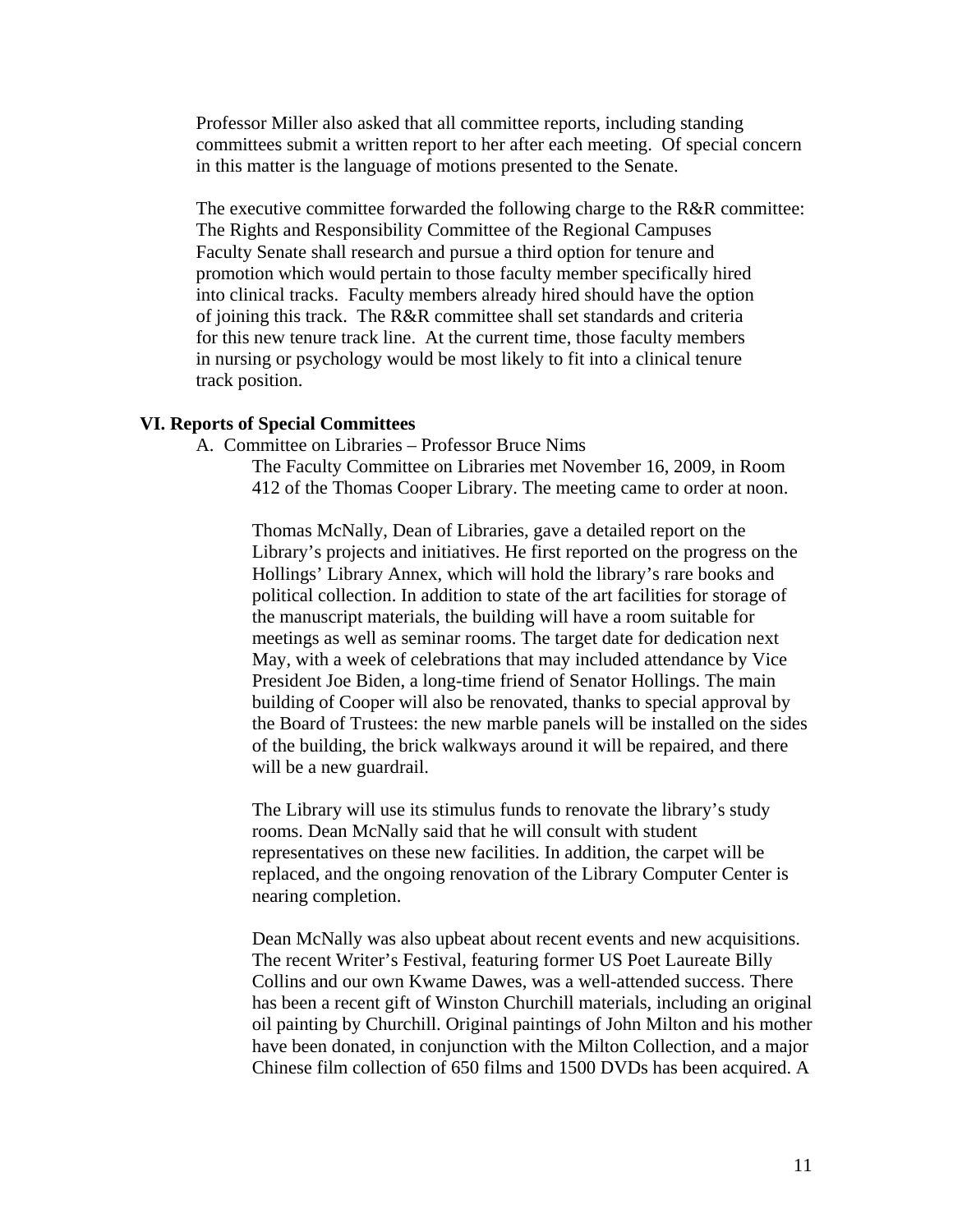major grant from NEH will fund the digitizing of the SC Newspaper Collection from 1860-1922 over the next two years.

Opening the Library to 24/7 access by students has increased traffic nearly four times since October 2006. Given the increased student usage for computer access and study and the decreased checkout of print materials, Dean McNally is putting money appropriated for a feasibility study into consideration of a new model for the interior space of the Library, which may involve the introduction of compact shelving, which will increase floor space by 50% to provide more room for study areas and technology.

Despite the difficult budget situation, the Dean said that he is filling two staff positions and advertising for a Library Facilities position. This person will report to the Facilities office, but will be paid by and housed in the Library, to look after the Library's facilities needs.

B. Committee on Curricula and Courses – Professor Robert Castleberry

The Committee met in October and November since my last report. Please recall that the agenda for each meeting is forwarded to the administration of each of our campuses. They let me know if they have a concern about anything. The Committee vote is just a recommendation to the Faculty Senate; it is the Senate's action that really matters. I remind you that the best way to keep up with the final changes to courses and curricula is to check the web page for the Columbia Faculty Senate.

In our last meetings, many of the changes have been to curricula and to 500 and 600-level courses. However, there are a few things I would like to bring directly to your attention now:

- 1. The Palmetto Program courses were approved as telecommunication courses.
- 2. There is a new Anthropology course, ANTH 211 (Anthropology of Education).
- 3. There are two new Sociology courses. SOCY 368 is Sociology through Film, and SOCY 102 is Human Societies: An Introduction to Macrosociology. It is my understanding that the Columbia Department of Sociology is anticipating that either SOCY 101 or SOCY 102 will be considered a gateway course to other sociology course work. I did recommend to their representative at the committee meeting that the department communicate to the regional campuses about the nature of this new course and how they anticipate it should be used.
- C. Committee on Faculty Welfare Professor Darris Hassell, reported by Pearl Fernandez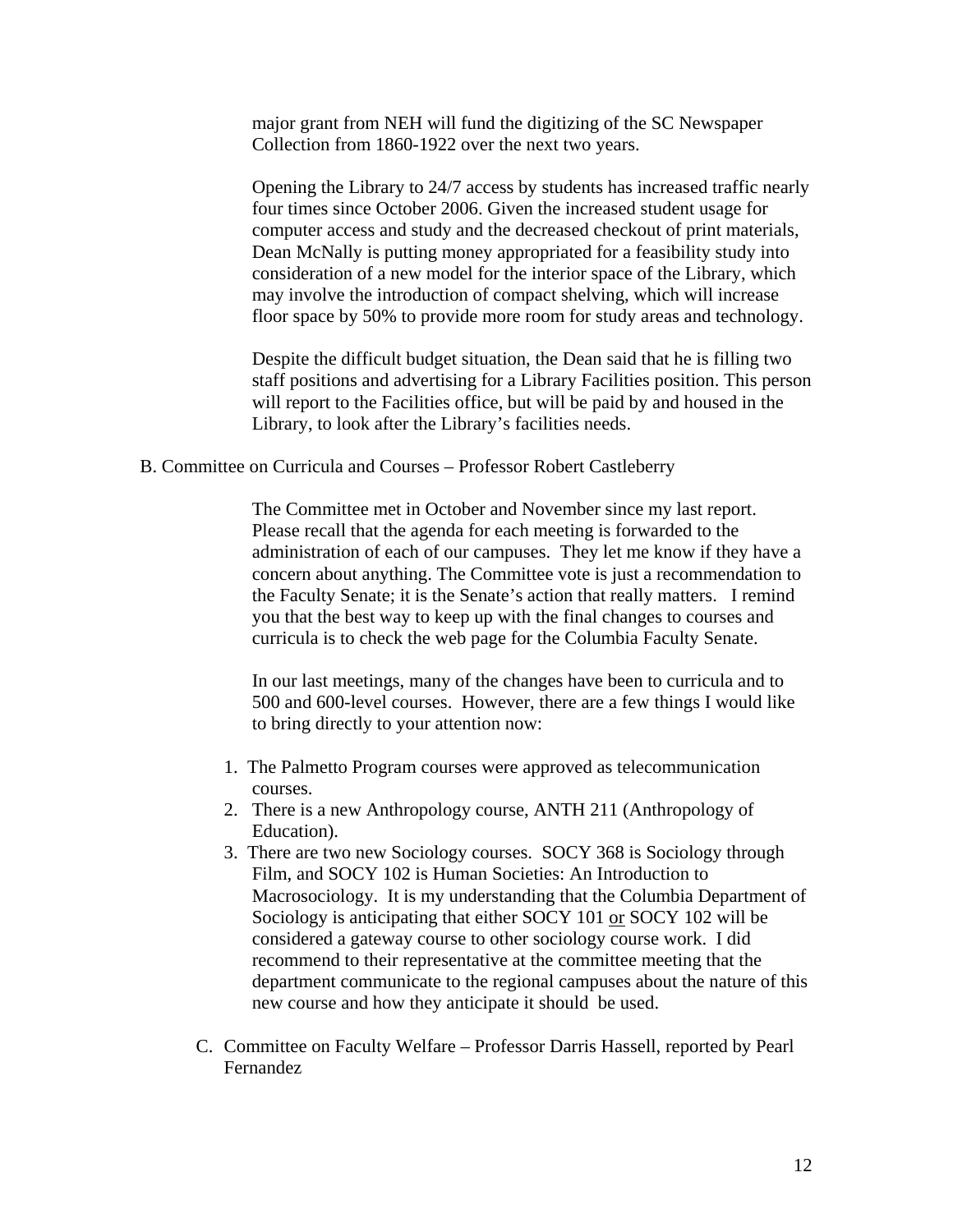Faculty members are entitled to get free flu shots but currently they are only available at the Columbia campus. There is discussion about how to make flu shots available to regional campus faculty.

- D. Faculty-Board of Trustee Liaison Committee Professor Mary Hjelm The University Board of Trustees' Academic Affairs and Faculty Liaison Committee met by telephone Conference on Friday, November 6, at 11:15 am to discuss a new program (Doctor of Philosophy in Hospitality Management); New School/Name Change (School of the Earth, Ocean and Environment; and Name changes A. School of Medicine: Division of Neurology to Department of Neurology; Division of Neurosurgery to Department of Neurosurgery; Department of Neuropsychiatry and Behavioral Sciences to Department of Psychiatry and Behavioral Sciences. B. College of Hospitality, Retail, and Sport Management, USC Columbia: Technology Support and Training Management Program to Integrated Information Technology Program.
- E. Regional Campuses Research and Productive Scholarship Committee Professor Patrick Saucier

The RCRPS Committee has reconvened after a hiatus. The Committee has met twice, 16 October 2009 and 13 November 2009. A third meeting is scheduled for 15 January 2010.

The Committee met to elect a chair (Patrick Saucier) and to discuss procedures and possible charges to take up. The charges still being considered by the committee include:

> The Implications of external review on research requirements Revisiting the definition of scholarship for RC faculty Implication of budget cuts on RC faculty research

The committee has decided that, regardless of the charge the committee address first, the committee needs to understand the current state of affairs. Therefore, the committee is currently planning the collection of data to assess the importance of specific issues. We will be meeting on 15 January 2010 for that purpose.

A complete list of members of the committee should be available after that date.

- F. Regional Campuses Academic Advisory Council Professor Mary Hjelm Since the Provost is currently meeting with various departments, faculty and campuses, this council has not met
- G. Conflict of Interest Committee Professor Noni Bohonak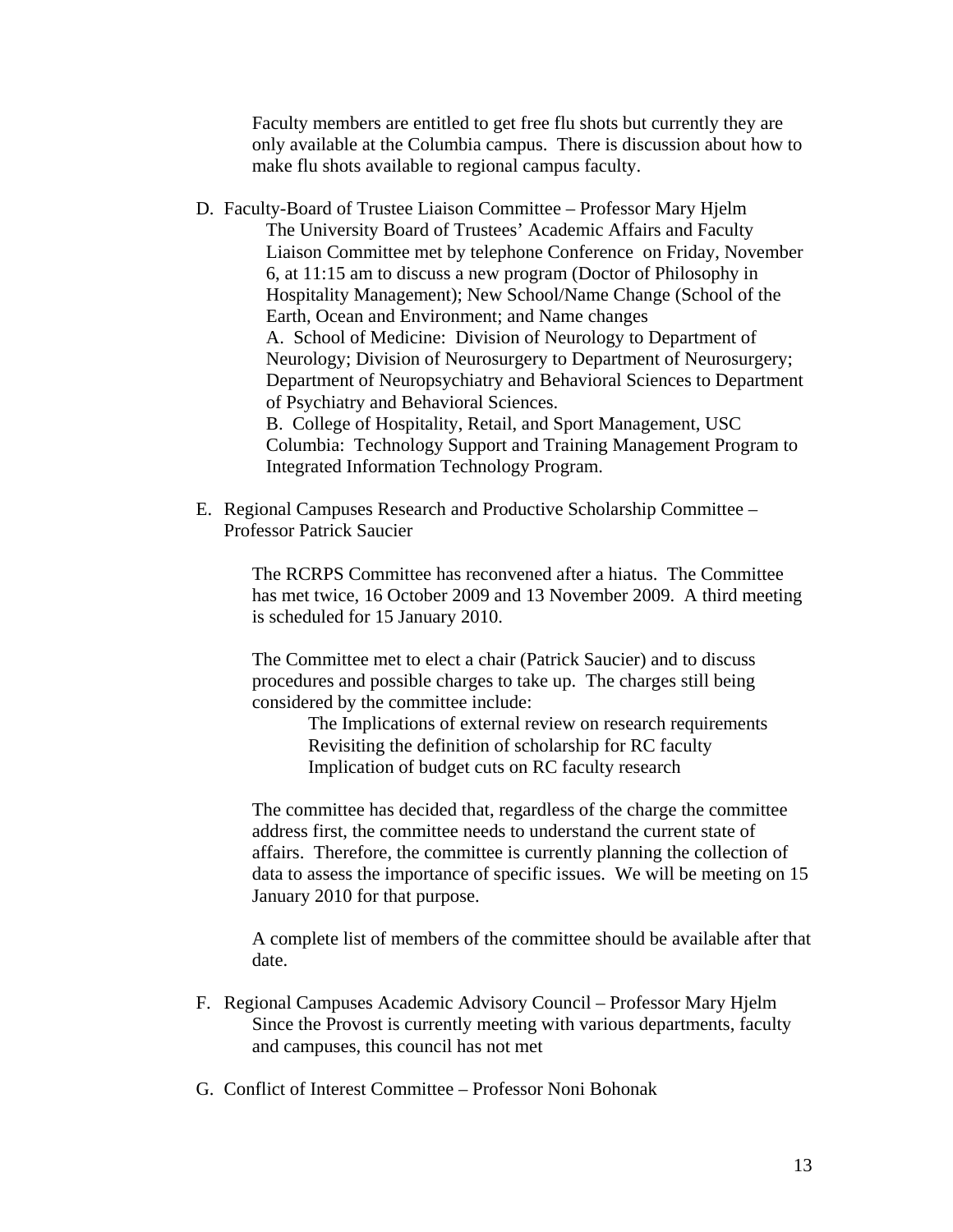No report

#### VII. Unfinished Business None

# VIII. New Business

A. Motion by Rights and Responsibilities – Professor Lisa Hammond a. "As I reported The Regional Campus Manual, Ad Hoc Revision Committee, has made a report to Rights and Responsibilities, requesting that all material relevant to Tenure and Promotion be corralled into a single section, that would move material from appendix six, into section 'C' which would now be titled Tenure and Promotion; Regulations and Policies. The existing section 'C', right now, would become section 'D' General Regulations and Policies. Section 'E' would be titled Research Regulations and Policies. You have the hand-out, the existing Table of Contents for the manual for comparison to the suggested revision.

The motion was seconded and passed.

B. Motion by Rights and Responsibilities – Professor Fran Gardner

a. Having addressed the history of this motion in the Reports, "the Rights and Responsibilities Committee moves that the Senate adopts the revisions to the Scholarship section as presented in the appendix six hand-outs that was given out just a few minutes ago. It does change wording so my assumption is that it will be ruled substantive"

This motion was ruled substantive and will be part of old business in the February meeting of RCFS.

Professor Robert Castleberry asked if we could get copies of the motion and handouts to share with other faculty. Copies of this motion and the corresponding handout will be posted on the RCFS website all comments should be forward to Professor Christine Borycki

A question arose about the word "necessity" of grants on page F15. Professor Borycki offered that any alternative wording would be reviewed.

Professor Becky Hillman asked if all categories of scholarship must be addressed because the current wording implies that all categories should be addressed. She asked that wording be inserted to clarify that a candidate does not need to have something in all catagories. Professor Steven Criswell questioned the issue of grants on F15. The amount of the grant, while important, is not necessarily the best indicator of scholarship since there are many competitive grants that do not give a great amount of money.